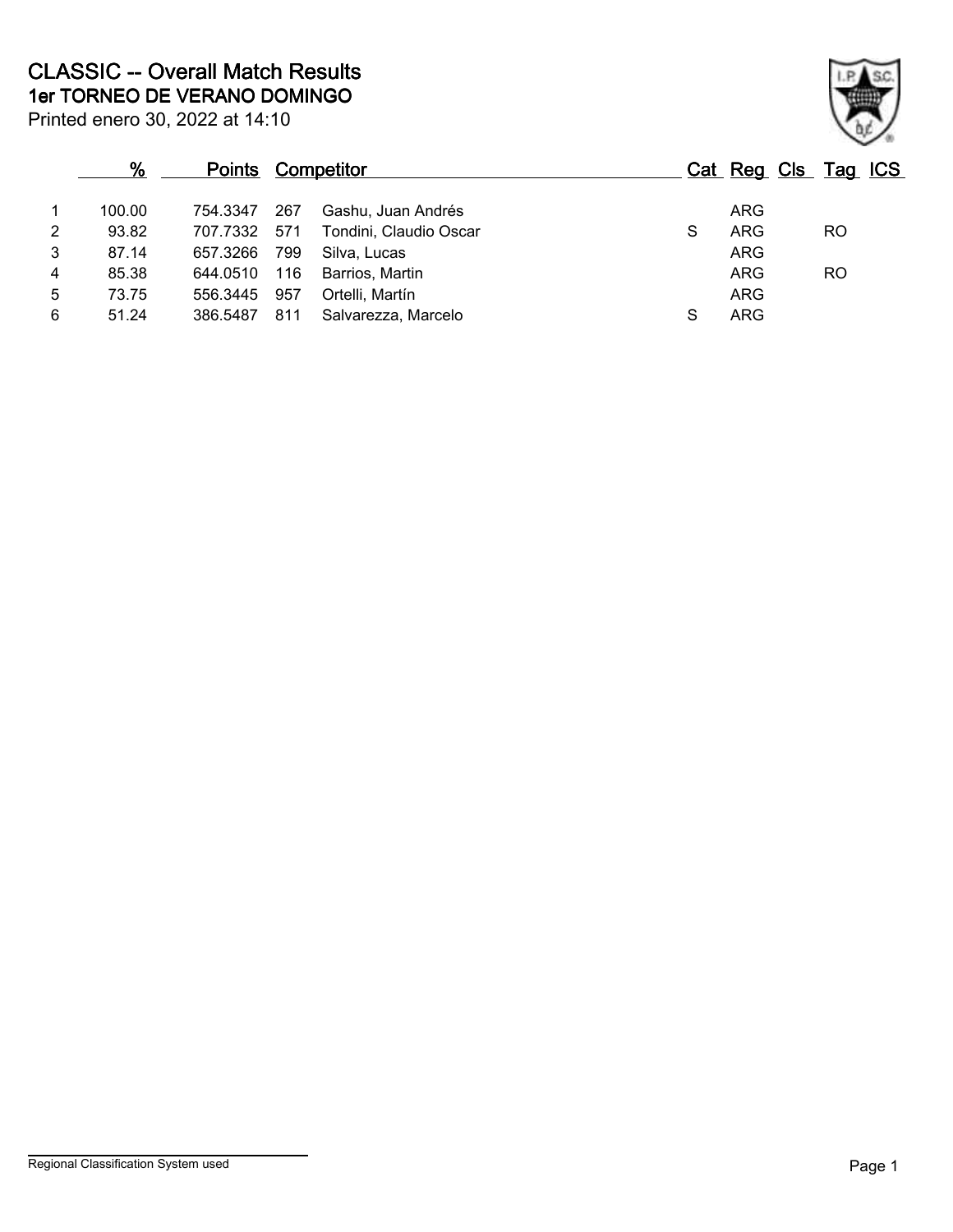Printed enero 30, 2022 at 14:10

# **% Points Competitor Cat Reg Cls Tag ICS** 1 100.00 654.9564 471 Quintana, Edgardo Ángel S ARG RO 2 98.52 645.2924 354 Lopez, Claudio <br>3 91.91 601.9609 824 Burini. Gustavo Mario 3 S ARG RO 3 91.91 601.9609 824 Burini, Gustavo Mario **Sand Strawber Rough Strawber Rough Article Rough Strawber Rough Article Rough Strawber Rough Article Rough Strawber Rough Strawber Rough Strawber Rough Strawber Rough Strawber Ro**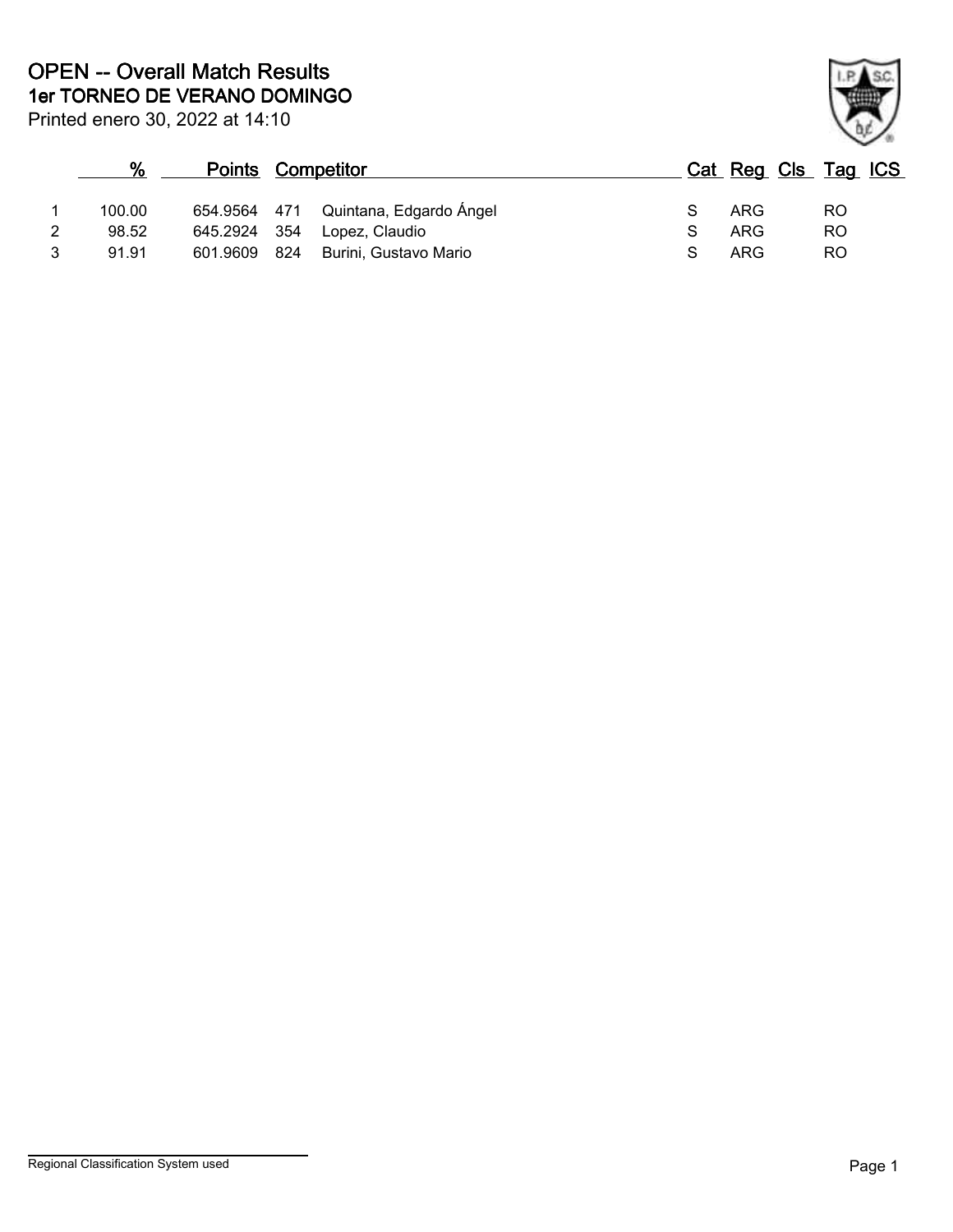**1er TORNEO DE VERANO DOMINGO PRODUCTION -- Overall Match Results**

Printed enero 30, 2022 at 14:10

|                | <u>%</u> | <b>Points Competitor</b> |      |                                 |               |            | Cat Reg Cls Tag ICS |  |
|----------------|----------|--------------------------|------|---------------------------------|---------------|------------|---------------------|--|
| 1              | 100.00   | 728.9606                 | 1088 | Miguel, Pablo Maximilia         |               | <b>ARG</b> |                     |  |
| $\overline{2}$ | 93.76    | 683.5058                 | 419  | Obertello, Daniel Héctor        | $\mathsf S$   | <b>ARG</b> | <b>RO</b>           |  |
| 3              | 86.69    | 631.9442                 | 520  | Salzano, Ezequiel Ignaci        |               | <b>ARG</b> |                     |  |
| 4              | 84.99    | 619.5791                 | 1086 | Lojo, Luciana Trinida           | L             | <b>ARG</b> |                     |  |
| 5              | 82.08    | 598.3178                 | 172  | Ces, Christian Danie            |               | <b>ARG</b> |                     |  |
| 6              | 80.97    | 590.2309                 | 231  | Espiñeira, Miguel Ángel         |               | <b>ARG</b> |                     |  |
| 7              | 78.50    | 572.2237                 | 241  | Fava, Leopoldo Luis             |               | <b>ARG</b> | <b>RO</b>           |  |
| 8              | 76.16    | 555.1919                 | 253  | Fontanetto, Martín Ignacio      |               | <b>ARG</b> |                     |  |
| 9              | 74.97    | 546.5195                 | 274  | Geremias, Gustavo Omar          | SS            | <b>ARG</b> |                     |  |
| 10             | 74.17    | 540.6602                 | 1248 | Ortiz, Facundo Maximil          |               | <b>ARG</b> |                     |  |
| 11             | 73.45    | 535.4289                 | 355  | López, Jorge Alberto            | $\mathbf S$   | <b>ARG</b> | <b>RO</b>           |  |
| 12             | 73.37    | 534.8474                 | 1196 | Ramirez, Fernando Gabrie        |               | <b>ARG</b> |                     |  |
| 13             | 72.48    | 528.3153                 | 1174 | Jordan, Hugo                    | $\mathsf S$   | <b>ARG</b> | <b>RO</b>           |  |
| 14             | 72.40    | 527.7488                 | 195  | Corral, Adrian Alejandr         |               | <b>ARG</b> |                     |  |
| 15             | 70.92    | 516.9489                 | 57   | Da Silva Llugdar, Ismael Elí-as | ${\mathsf S}$ | <b>ARG</b> |                     |  |
| 16             | 68.74    | 501.1226                 | 43   | Jauregui, Martín                |               | <b>ARG</b> | <b>RO</b>           |  |
| 17             | 68.30    | 497.9147                 | 1514 | Pino, Jose Daniel               |               | <b>ARG</b> |                     |  |
| 18             | 67.62    | 492.9582                 | 699  | Heusinger, Carlos Valentin      |               | <b>ARG</b> |                     |  |
| 19             | 67.37    | 491.0852                 | 1225 | Speranza, Sebastian Alejo       |               | <b>ARG</b> |                     |  |
| 20             | 65.63    | 478.4512                 | 1303 | Tejerina, Eduardo Martin        |               | <b>ARG</b> |                     |  |
| 21             | 65.10    | 474.5278                 | 1111 | Lotero, Brian Emanuel           |               | <b>ARG</b> | <b>NOV</b>          |  |
| 22             | 64.87    | 472.8668                 | 1400 | Donadio Tellado, Damián Pablo   |               | <b>ARG</b> |                     |  |
| 23             | 64.73    | 471.8649                 | 532  | Saraceno, Boris Daniel          |               | <b>ARG</b> |                     |  |
| 24             | 63.36    | 461.8547                 | 486  | Ribeiro, Daniel Alberto         | SS            | <b>ARG</b> |                     |  |
| 25             | 62.98    | 459.0950                 | 1667 | Bastino, Emiliano Hernán        |               | <b>ARG</b> |                     |  |
| 26             | 60.56    | 441.4621                 | 1560 | Ljuba, Hernan Pablo             |               | <b>ARG</b> |                     |  |
| 27             | 58.88    | 429.1885                 | 1685 | Lorenzana, Carlos Hernan        |               | <b>ARG</b> |                     |  |
| 28             | 58.08    | 423.3867                 | 1148 | He, Chongfang                   |               | <b>ARG</b> | <b>NOV</b>          |  |
| 29             | 57.90    | 422.1003                 | 1161 | Demon, Nahuel Matias            |               | <b>ARG</b> |                     |  |
| 30             | 57.83    | 421.5866                 | 1509 | Larios, Leonel                  |               | <b>ARG</b> | <b>CUR</b>          |  |
| 31             | 55.48    | 404.4122                 | 611  | Troncoso, Camilo Horacio        | SS            | <b>ARG</b> | <b>NOV</b>          |  |
| 32             | 54.43    | 396.7658                 | 33   | Fink, Claudia                   | L             | <b>ARG</b> |                     |  |
| 33             | 51.85    | 377.9444                 | 619  | Fiorese, Daniel Pedro           | SS            | <b>ARG</b> | <b>RO</b>           |  |
| 34             | 50.50    | 368.1431                 | 1227 | Raffo, Martin Alberto           |               | <b>ARG</b> |                     |  |
| 35             | 50.11    | 365.2968                 | 1044 | Llarrull, Ariel                 |               | ARG        |                     |  |
| 36             | 49.19    | 358.5477                 | 1634 | Gasparini, Gustavo              |               | <b>ARG</b> | <b>CUR</b>          |  |
| 37             | 48.04    | 350.1676                 | 1549 | Laprovitera, Leandro            |               | <b>ARG</b> |                     |  |
| 38             | 47.55    | 346.5845                 | 1518 | Orue, Adrian Domingo            |               | <b>ARG</b> |                     |  |
| 39             | 46.47    | 338.7182                 | 79   | Alvarez, Nestor Raúl            |               | <b>ARG</b> |                     |  |
| 40             | 39.28    | 286.3344                 | 415  | Nicora, Carlos Amadeo           |               | <b>ARG</b> | <b>RO</b>           |  |
| 41             | 38.30    | 279.2038                 | 1708 | Garcia, Adrian Mario            | SS            | ARG        | <b>CUR</b>          |  |
| 42             | 36.64    | 267.1091                 | 1640 | Guerreiro, Jose Marcelo         | S             | <b>ARG</b> | <b>CUR</b>          |  |
| 43             | 35.41    | 258.1227                 | 717  | Couceiro, Fernando              | $\mathbf S$   | ARG        |                     |  |
| 44             | 31.92    | 232.6747                 | 1508 | Soler, Matias Sebastia          |               | <b>ARG</b> | <b>NOV</b>          |  |
| 45             | 26.56    | 193.6416                 | 1709 | Ioras, Sergio Gustavo           |               | ARG        |                     |  |

Regional Classification System used **Page 1** 

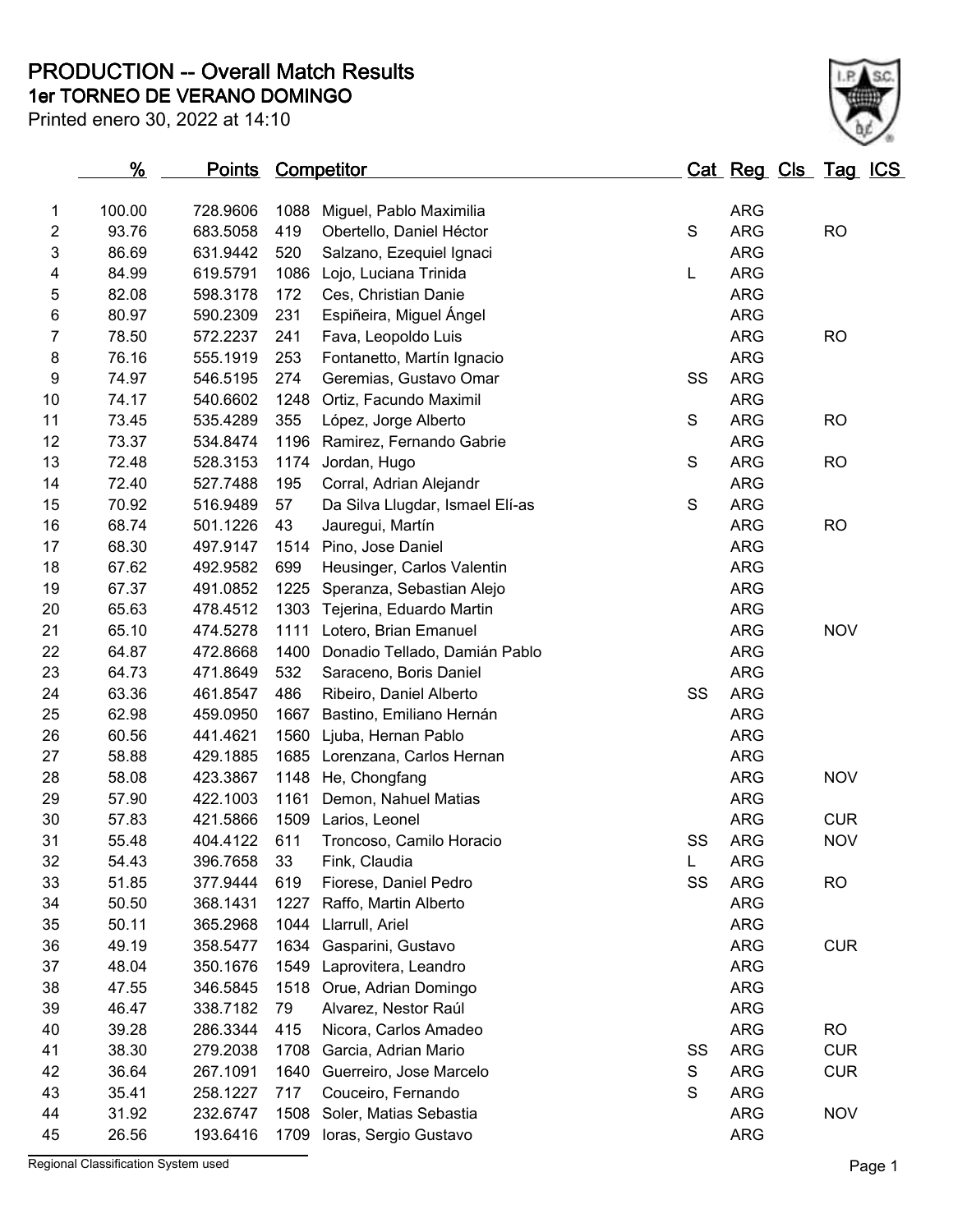#### **1er TORNEO DE VERANO DOMINGO PRODUCTION -- Overall Match Results**

Printed enero 30, 2022 at 14:10

# **% Points Competitor Cat Reg Cls Tag ICS**



46 20.89 152.2716 218 Di Iure, Roberto Eduardo SS ARG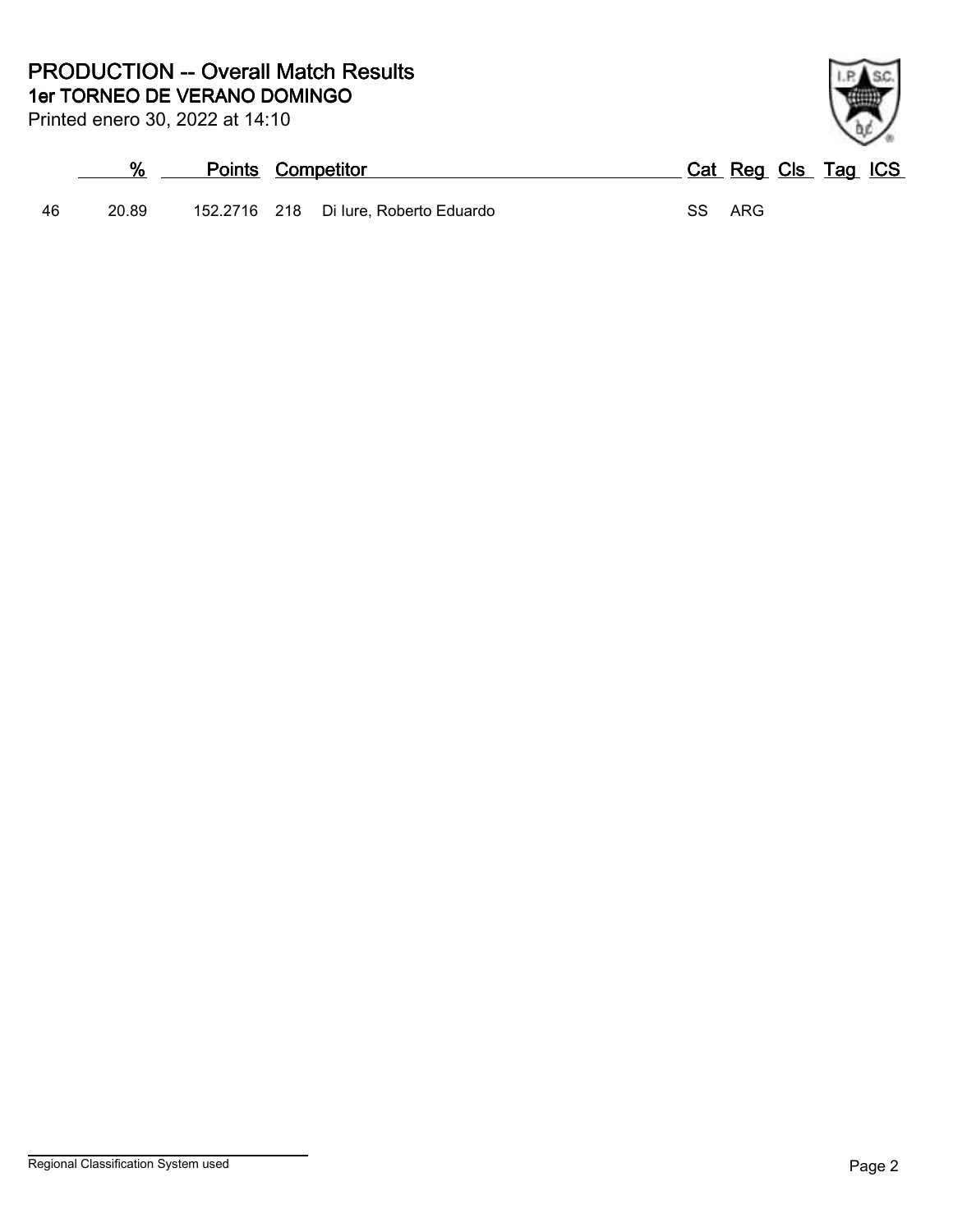**1er TORNEO DE VERANO DOMINGO PRODUCTION OPTICS -- Overall Match Results**

Printed enero 30, 2022 at 14:10

### **% Points Competitor Cat Reg Cls Tag ICS** 1 100.00 736.4585 34 Lojo, Jose Antonio ARG RO 2 99.75 734.5845 464 Ponizio, Leonardo Albert ARG 3 95.75 705.1516 137 Bragadini, Hector Alberto **ARG** 4 91.33 672.5972 299 Grimberg, Sergio Daniel Chronic Communication Communication Communication Communication Co<br>1 68.72 506.0581 1433 Kraglievich. Lucas Andres 68.72 506.0581 1433 Kraglievich, Lucas Andres Andres ARG 6 65.80 484.5709 1281 Lifschitz, Daniel Eduardo SS ARG

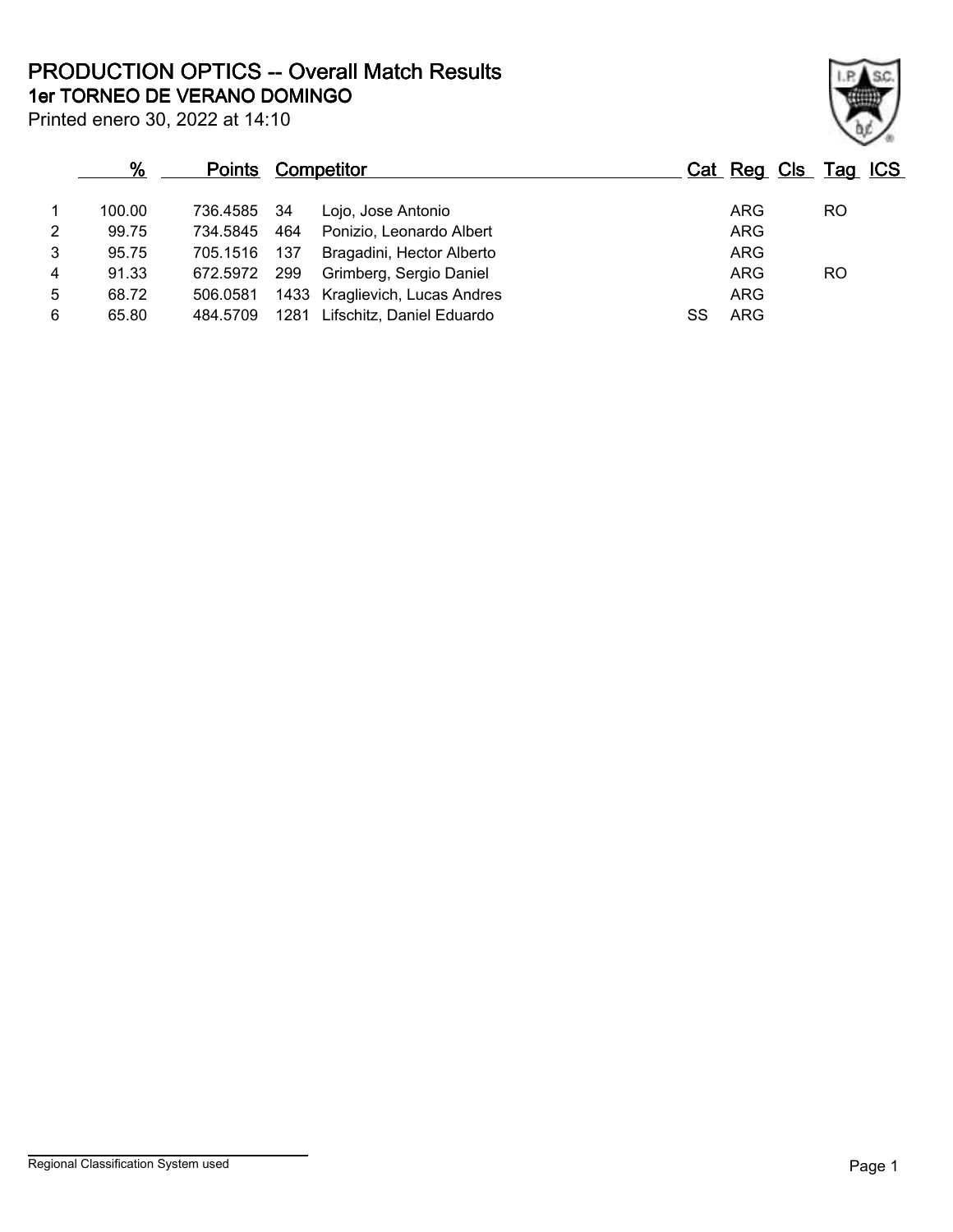**1er TORNEO DE VERANO DOMINGO STANDARD -- Overall Match Results**

| Printed enero 30, 2022 at 14:10 |  |  |  |  |
|---------------------------------|--|--|--|--|
|---------------------------------|--|--|--|--|

## **% Points Competitor Cat Reg Cls Tag ICS** 1 100.00 729.4872 533 Saraullo, Pablo Hernán ARG 2 94.15 686.8447 731 Vargas, Mario Elias ARG 3 91.91 670.5051 199 Cots, Gustavo Javier ARG 4 78.34 571.5073 1526 Pereyra, Esteban Emilio ARG